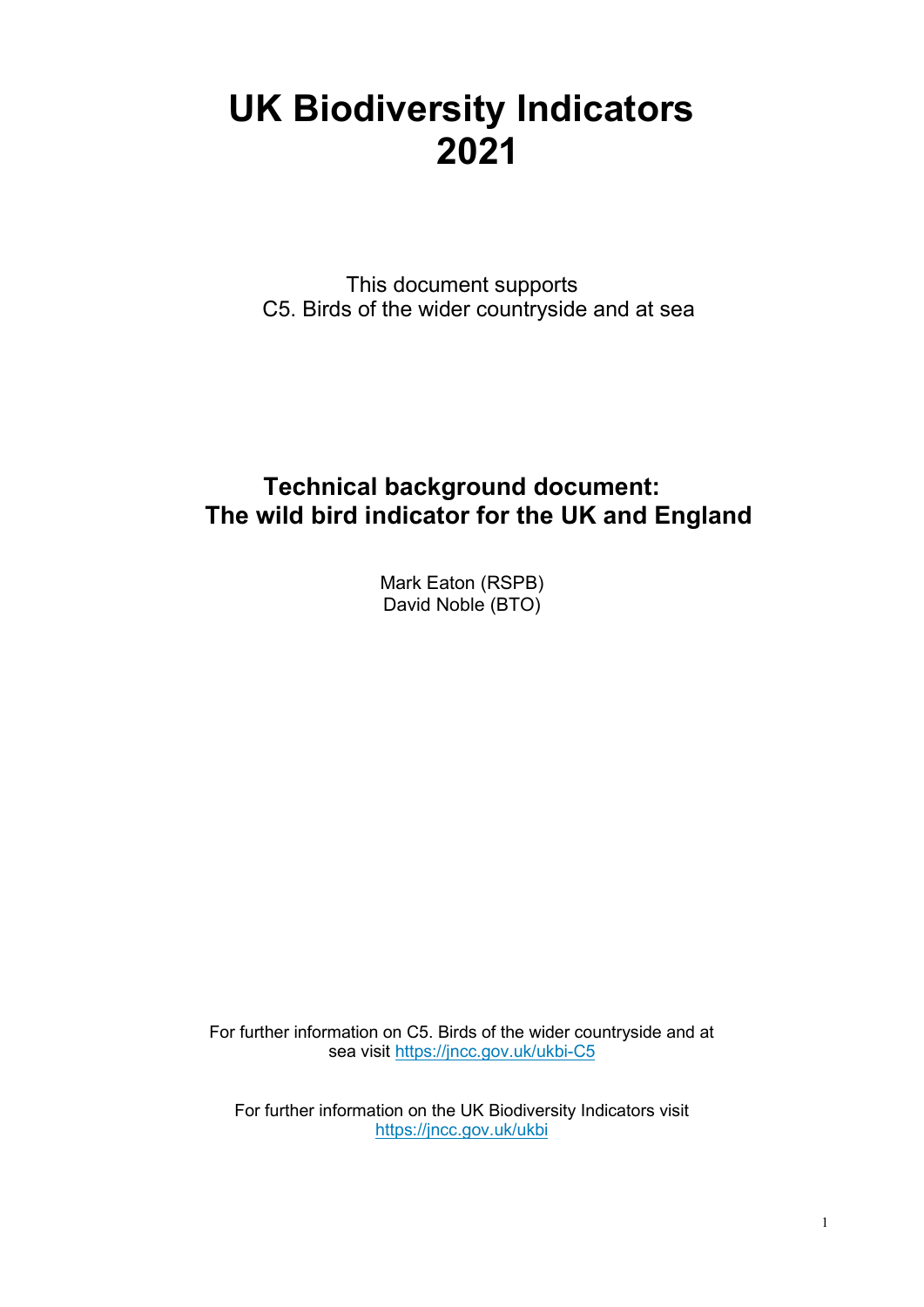## **Technical paper: the wild bird indicator for the UK and England**

Mark A. Eaton & David G. Noble

### **1. Introduction**

This report presents the UK and England wild bird indicator, giving details of its construction, presentation and underlying data. This indicator has been generated by the BTO and RSPB, under contract to (and in collaboration with) Defra and JNCC, using robust long-term bird monitoring data from a range of sources, analysed with well-established methods. We present the indicator and its five components and describe the methods used to collect and analyse data for the indicators along with the processes used to maintain quality assurance.

The wild bird indicator includes individual multi-species indicators on the breeding birds of four habitats: farmlands, woodlands, water & wetlands and seabirds, plus another for wintering (non-breeding) waterbirds. Each of these indicators (described in more detail below) combines population trend data, in the form of annually-updated indices, for between 19 and 46 species, races or populations representative of that habitat. Each indicator is produced and published for both England and the UK; indicators for other UK nations are produced using different approaches and are not presented here.

### **2. Generic data sources, methods & analyses**

### **2.1 Species selection**

For the most part, species are included in habitat indicators on the basis of the classifications in Gibbons *et al*. (1994). Farmland species are those defined as "feeding in open farmland during the breeding season, even though they may nest in woodlands and hedges", woodland species as those "that feed and breed mainly in woodland… this also includes species that breed in scrub, or woodland with a more open canopy…species that nest in woodland but feed mainly in surrounding open habitats… were excluded". Species included in the wetland indicator are those defined as having a positive association with waterways or wetlands, based on a literature review and analyses of BTO/JNCC/RSPB Breeding Bird Survey (BBS) data (Everard and Noble 2008). In practice, these overlap markedly with those classified as 'lowland wetland' species in Gibbons *et al*. (1994) but also include some upland birds and those also associated with farmland. Although no clear definition of "seabird" exists, in the UK they are commonly accepted to include auks, tubenoses, gulls, terns, gannet and cormorants, a group which does include species which may spend a considerable proportion of their time in terrestrial or freshwater environments. The wintering waterbird indicator includes all species of wildfowl, waders and miscellaneous other waterbirds (e.g. coot) with substantial non-breeding populations in England and/or the UK.

Species composition of the indicators is the same at the England and UK scale, with a few exceptions. These exceptions arise either because species are present in the UK but not within England (e.g. capercaillie, which breeds solely in Scotland, and Nearctic light-bellied brent goose, which winter principally in Northern Ireland) or because data are insufficient to enable the production of robust trends at the English scale (e.g. pied flycatcher and common crossbill, which are recorded in too few BBS squares within England to enable trend production).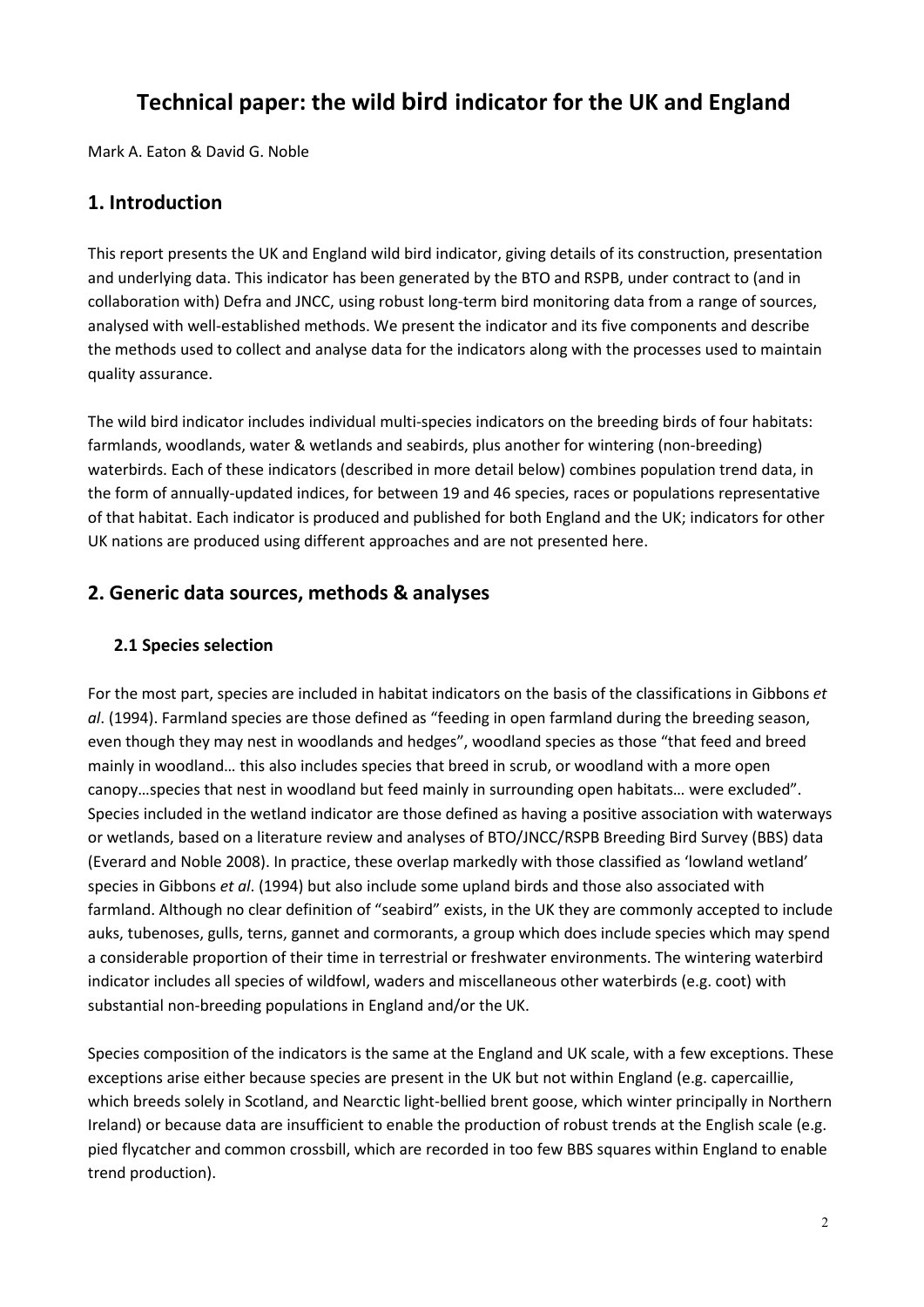The species-habitat definitions provided by Gibbons *et al.* (1994) are mutually exclusive (i.e. species are assigned to one habitat only). However, the different approach used to define wetland species means that there is potential for species to occur in more than one indicator, and thus three species in the wetland bird indicator (lapwing, reed bunting and yellow wagtail) also appear in the farmland bird indicator. In addition, there is overlap between the species occurring in the wintering waterbird indicator and the farmland (lapwing) and water & wetland indicators (11 species e.g. teal, goosander and lapwing). In the latter case, the trends used are different and in some cases the populations being monitored are completely different owing to the movements of bird populations in and out of the UK between seasons.

In all cases the population trends used reflect changes in the entire populations of species, not just the proportion of the population using the habitat in question. The use of habitat-specific trends, using data from the relevant habitat only, has been investigated (e.g. Renwick *et al*. (2012)); this different approach had relatively little influence on indicator outcome.

The approach used to attribute species to habitat indicators has been questioned in the past, and alternative approaches (e.g. more intensively data-based) could be used to assign species. However, Renwick *et al.* (2012) looked at three different approaches for assigning species to the farmland and woodland bird indicators and found that none of the approaches they tested resulted in significantly different indicators, although species composition varied.

Non-native species are excluded from the indicators (e.g. red-legged partridge, little owl, pheasant, greylag goose and canada goose), as are rare and scarce breeding species (defined as having a UK breeding population of less than 500 pairs or an English breeding population of less than 300 pairs). A limited number of species are excluded due to the lack of sufficiently robust population trends – see below for further discussion. In some cases (e.g. barn owl) it may be possible to include such species in the indicators at a later date, when suitable indices become available.

### **2.2 Data sources**

Data on bird populations in the UK and England comes from a variety of UK-wide monitoring schemes run by NGOs, principally the BTO and RSPB but with other partners, in collaboration with the UK Government (the JNCC and the four statutory nature conservation agencies). The most important sources of data for the wild bird indicator are the BTO/JNCC Common Bird Census (CBC) (1966–2000) and its replacement survey, the BBS (1994 to date). The latter involves volunteer surveys of over 3500 1-km squares throughout the UK and provides robust measures of abundance, on an annual basis, for over 100 breeding bird species. Volunteers survey randomly-selected 1-km squares on two occasions between April and June every year. Surveys involve walking two parallel 1-km transects through the square, recording all birds seen or heard along the transect: see the latest BBS report (e.g. Harris *et al*. 2018) o[r http://www.bto.org/volunteer](http://www.bto.org/volunteer-surveys/bbs)[surveys/bbs](http://www.bto.org/volunteer-surveys/bbs) for further details. In most cases these two principal data sources can be used in combination to generate long-term population indices (see below).

A number of species of relevance to the indicators (native, assigned to one of the three relevant habitats and with a population of over 500 (UK) or 300 (England) pairs) are either too scarce, or have too specialised habitat requirements, to be monitored well by the BBS, or the CBC before it. Data for seabirds come from three complete censuses of the UK's breeding seabirds, and from the annual Seabird Monitoring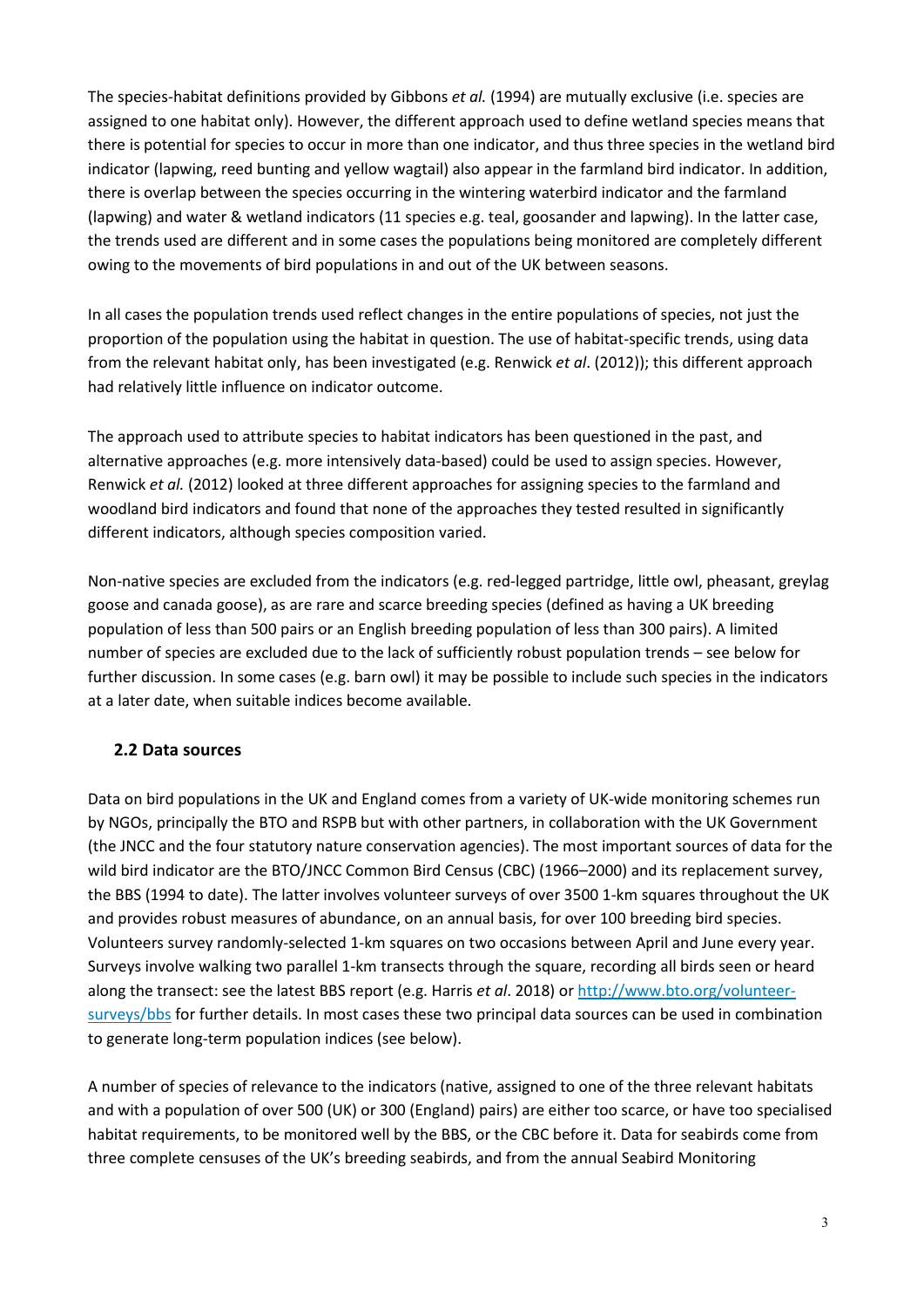Programme. For other breeding species a variety of alternative data sources are used to generate annual trends, including:

- BTO/JNCC Waterways Bird Survey (WBS) and Waterways Breeding Bird Survey (WBBS[\)](http://www.bto.org/volunteer-surveys/wbbs) [\(http://www.bto.org/volunteer-surveys/wbbs\)](http://www.bto.org/volunteer-surveys/wbbs)
- Rare Breeding Bird Panel (RBBP)
- periodic single-species surveys conducted as part of the Statutory Conservation Agency and RSPB Annual Breeding Bird Scheme (SCARABBS)
- periodic Rook censuses,
- Heronries Census [\(www.bto.org/our-science/projects/heronries-census\)](https://www.bto.org/our-science/projects/heronries-census)
- Constant Effort Site scheme [\(www.bto.org/volunteer-surveys/ringing/surveys/ces\)](http://www.bto.org/volunteer-surveys/ringing/surveys/ces)

Data for the wintering waterbird indicator come from the BTO/JNCC/RSPB Wetland Bird Survey (WeBS), with additional data from the WWT/JNCC Goose & Swan Monitoring Programme (GSMP).

### **2.3 Calculation of indicators**

The creation of the wild bird indicators involves two analytical steps: the production of annual population indices for each individual species and then the combining of these indices in habitat groups to produce the habitat indicators. The farmland bird indicator is the same as that produced previously to assess progress towards targets for PSA indicator CSR04. This has both unsmoothed and smoothed versions, with 95% confidence limits to allow the assessment of the statistical significance of change since the beginning of the indicator and also other any other time periods of interest e.g. between years, or since 2000. All the indicators follow the same basic analytical approach (e.g. Noble *et al*. 2003b).

For those species covered by the CBC and BBS, all data from survey sites are used in the generation of trends, regardless of the habitat at these sites (e.g. survey data from woodland sites is used in the trends for farmland species and vice versa). Trends are generated from the two data sources using the joint-model methods described by Noble *et al*. (2003a). Generalized linear models (GLMs) are used, with the application of a post-hoc smoothing spline to produce smoothed indices for each species, thereby removing short-term fluctuations that may be caused by sampling error, or minor fluctuations due to weather effects, for example. Such smoothing does however mean that the estimates for the final year of a trend must be treated with caution as they lack the smoothing effect of data in previous years. The nature of smoothed trends, in that data from any given year has an impact on trend values for earlier (and later) years means that existing species indices (and hence indicator) values will be different in subsequent annualrevisions.

Data from the CBC and BBS are combined and analysed statistically in a single generalised linear model with site and year effects, as described a[t http://www.bto.org/about-birds/birdtrends/2013/methods/cbcbbs](http://www.bto.org/about-birds/birdtrends/2013/methods/cbcbbs-trends)[trends. E](http://www.bto.org/about-birds/birdtrends/2013/methods/cbcbbs-trends)qual weight is given to CBC and BBS sites by assigning each CBC site the mean of the BBS site weighting (for more detail see Freeman *et al*. 2003). Confidence limits on these species trends are generated by bootstrapping; repeated resampling (with replacement) to generate a sample of estimated trend values, with the 2.5% and 97.5% percentiles giving the 95% confidence limits around the trend value for each year (Efron 1982).

For data from other sources different approaches are used, often not allowing the calculation of error in the trend estimates. As the number of species derived from these non-standard sources is small, the lack of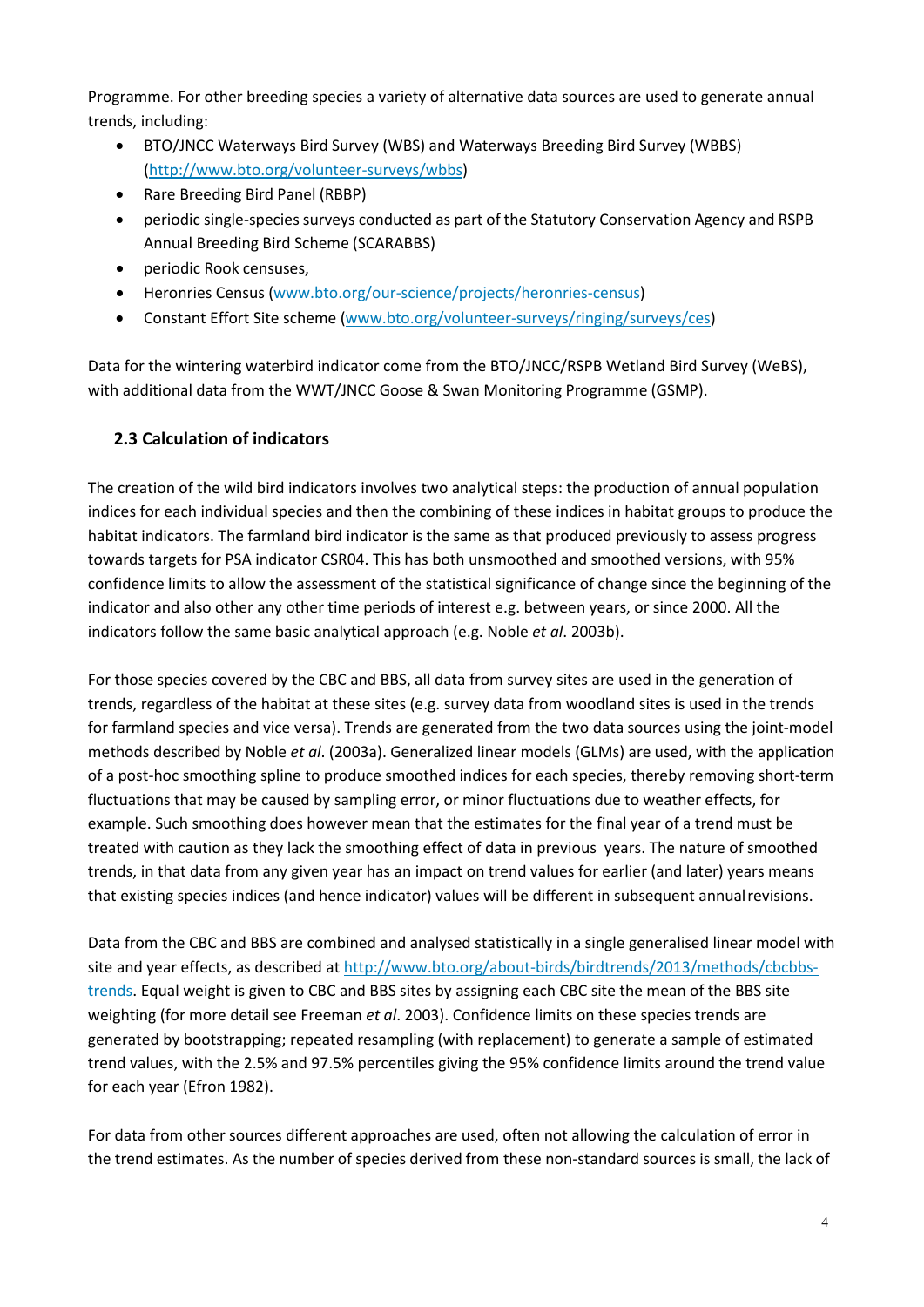an error structure makes little difference to the overall estimate of error associated with the indicators themselves.

As stated above, trends derived from CBC-BBS data use all the data available for a species. For many species, particularly those considered habitat 'specialists' (see below) (such as nuthatches in the woodland indicator, or grey partridges in the farmland indicator) few data come from 'non-focal' habitats. But for other species, data (and thus trends) in other habitats can make a substantial contribution to the index produced and used in the indicators. For example, dunnock is included in the woodland indicator, as it has a preference for, and occurs in higher densities in, woodland habitats. However, as a common species in farmland hedgerows, and given the large extent of this habitat, farmland dunnocks may make as great a contribution to the woodland indicator as those dunnocks in woodland itself. However, an investigation of the difference between conventional species indices and habitat-specific indices (for which only data from the focal habitat it used) found that the two approaches produces very similar indicators (Newson & Noble 2004). For the water & wetland indicator targeted habitat-based survey data (e.g. WBBS) are used for a number of species, and for the seabird indicator the nature of current, coastal colony-based monitoring means that trends largely reflect changes in marine populations rather than terrestrial birds (e.g. inlandnesting herring gulls), and in some cases bespoke analyses are conducted to exclude inland data (see section 3.4).

Population indices are generated for each species, indexed to a value of 100 in a baseline year. These indices report relative changes in abundance: a rise to 200 reflects a doubling in numbers, a decline to 50 a halving, relative to numbers in the baseline year. For most indicators the baseline is set as 1970, and the final year of the indicator demonstrates change since then; the exceptions are the indicators for water & wetland birds (1975), wintering waterbirds (1975-76) and seabirds (1986) due to the later start to the data series relied upon by these indicators. It is possible; however, to set the baseline to any year within the indicator sequence (e.g. 2000 has been used on occasion). The use of different start and baseline years, and the impact upon the indicator, is discussed in sections 4.2 and 4.3.

The individual habitat indicators and the all species indicator are calculated using the approach outlined by Gregory *et al*. (1999): as the geometric mean of the constituent species indices, with no weightings, i.e. each species has the same relative effect on the indicator. Confidence intervals for these indicators are calculated by bootstrapping index values for each species in each year then averaging for each of the bootstrap runs (currently 199).

The best available data sources for some species do not allow indices to be produced for the complete time period for any indicator they are required for; in such cases, indices are added into the composite indicator in the first year for which they are available. If the indicator is set to a baseline year before the entry date of such species (e.g. if it is baselined to its start year) then they are entered into the composite indicator at the mean value of the indicator for the year in which they enter. This ensures that the addition of new species does not have an artificial impact upon the composite indicator (see Noble *et al*. 2004). However, this approach is not possible if the indicator is baselined to a year after the year in which new species are added: see section 4.2 for further discussion.

Composite indicators, showing average trends, can hide a large disparity in the fortunes of the constituent species. For example, in the UK farmland bird indicator to 2013 the turtle dove had declined by 96% since 1970 whilst a close relative, the woodpigeon, increased by 135% over the same period. To provide some insight into the disparate trends within the indicator, in 2014 new histograms have been published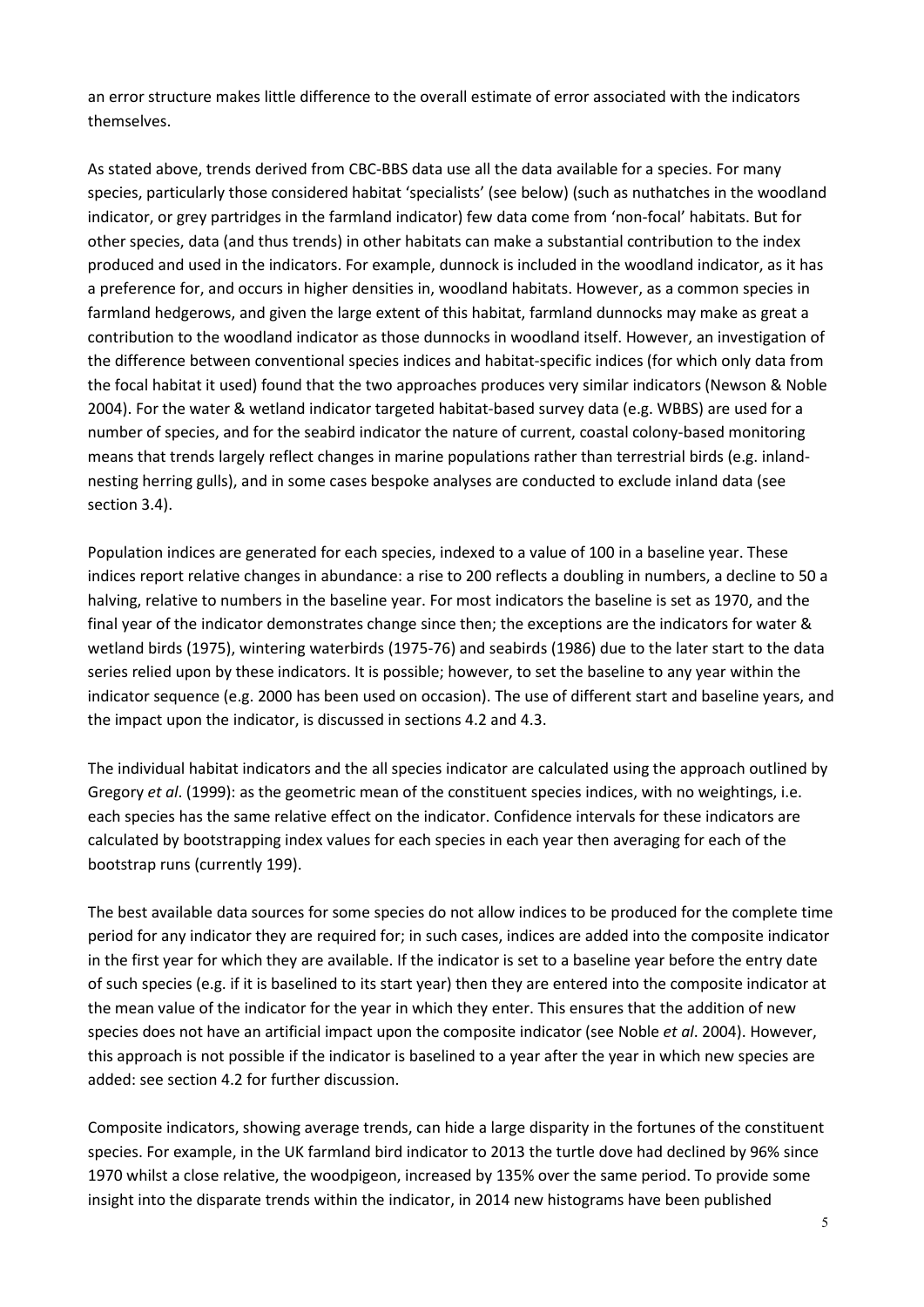alongside the indicators as supporting information. These present, in five categories, the percentage of species showing different trends – strong increase, weak increase, little change, weak decrease, strong decrease – over two time periods. The long-term period is that since the start of the indicator (1970 in most cases) although for species entered into the indicator in subsequent years the period is shorter (the longest available trend is used, as long as it exceeds that used within the short-term change measure). The short- term period is the last five years to the penultimate year of data. Assessments are based on smoothed trends where available. The five trend class thresholds are based on average annual rates of change over the assessment period, and are derived from the rates of decline used to assign species to the red and amber lists of Birds of Conservation Concern (Eaton *et al.* 2009). Thresholds are given in table 1.

| Category        | <b>Thresholds</b>               | Threshold - equivalent      |
|-----------------|---------------------------------|-----------------------------|
| Strong increase | Above +2.81% per annum          | +100% over 25 years         |
| Weak increase   | Between +1.16% and +2.81% p.a.  | +33% to +100% over 25 years |
| Little change   | Between -1.14 % and +1.16% p.a. | -25% to +33% over 25 years  |
| Weak decrease   | Between -2.73% and -1.14% p.a.  | -50% to -25% over 25 years  |
| Strong decrease | Below -2.73% p.a.               | -50% over 25 years          |

#### **Table 1: thresholds used to define individual species trends**

Asymmetric percentage change thresholds are used to define these classes as they refer to proportional change, where a doubling of a species index (an increase of 100%) is counterbalanced by a halving (a decrease of 50%).

In addition to the standard indicator figures, additional figures can be produced to illustrate year on year change in indicator values, by showing the ratio between the index in each year and the year preceding it, although these figures are not published currently. Ratio values above one indicate a between-year increase in the indicator: values below one indicate a decrease. Confidence limits on these ratios are calculated by resampling from the individual species trends. If the value of 1 (meaning no change in the index) falls outside the range of the 95% confidence limits, this means there is a statistically significant between-year change in the indicator.

### **3. Interpretation and reporting of the wild bird indicators**

The procedure used to date for reporting on the wild bird indicators has been for the calculated species trends, generated indicators and some interpretation to be supplied to Defra in the autumn of the year following that of the latest available survey results. This is because much of the data, collected by volunteers participating in a range of different surveys, are not fully collated and verified until the spring following the year of data collection. Subsequent trend analyses and bootstrapping for generating confidence intervals is also a time-consuming procedure that delays the availability of the constituent trends for another few months.

#### **3.1 Recommendations for quality assurance procedures for wild bird indicator updates**

The wild bird indicators are produced in line with standard quality assurance procedures related to data collection, data collation and verification and storage, trend analyses and composite indicator construction.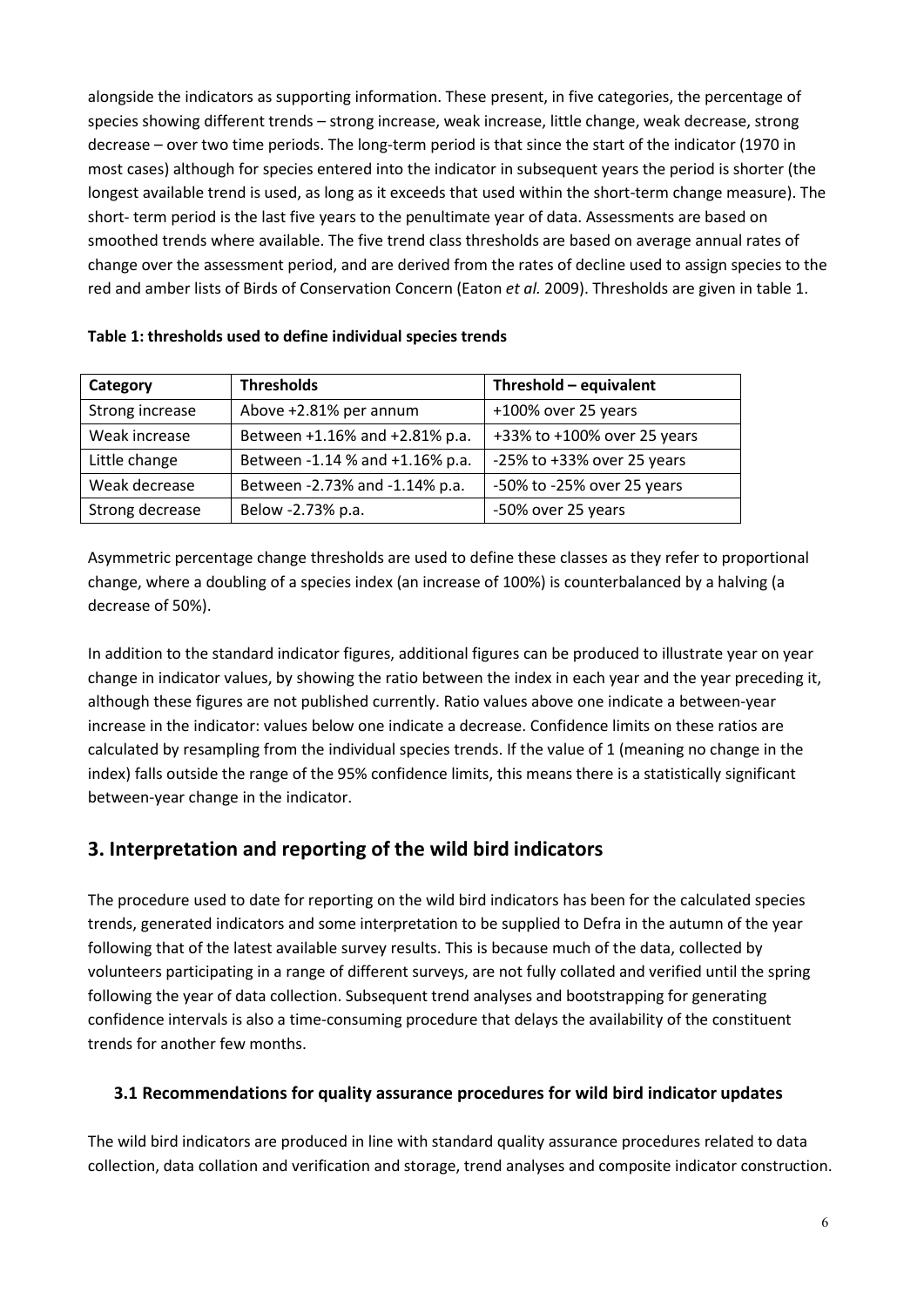A large proportion of the data derives from annual surveys such as the BTO/JNCC/RSPB Breeding Bird Survey (BBS) which employs standardised field protocols and a rigorous sampling design. However a minority of species trends are derived from other data sources, without a formal sampling design, but nevertheless representing the best estimate of changes in the population status of the species in question.

### **3.1.1 Data Collection**

- $\Box$  For most current surveys, sample sites are allocated following a rigorous stratified random sampling design to current (continuing and recruited) volunteer surveyors. Continuing participants survey the same square as in previous years.
- $\Box$  Most volunteer surveyors are recruited by local Regional Organisers, who are local experts, familiar with the region and are in a position to assess the capabilities of existing and potential surveyors. Volunteers are offered a CD of bird songs and calls of core BBS species, and the opportunity to attend BTO-run training courses and workshops held at locations throughout the UK.
- $\Box$  Each surveyor is sent recording forms, explicit instructions for carrying out the survey and recording information on paper or via the website (BBS Online).
- $\Box$  Surveyors carry out bird surveys on their allocated square, following strict protocols on timing, dates of visits, and information recorded.
- Other surveys, such as the Wetland Bird Survey, Goose and Swan Monitoring Programme and Seabird Monitoring Programme do not use a random sampling approach given the aggregated nature of the species being monitored, but are based on repeat coverage of sites – such as breeding colonies or important wintering sites – identified as being of importance. Although such sites may vary in size and nature, standardised monitoring protocols are followed.

### **3.1.2 Data Collation and Verification**

- Surveyors submit their data to the co-ordinating organisations (in most cases BTO) in one of two ways – by sending their completed paper recording forms, or online via the BBS Online website. Data entered online are subject to checking procedures that query the observer about unusual records, counts, timing or location.
- $\Box$  For surveys with paper form recording, data are input externally, with double-inputting as a check, and added, if necessary, to the database containing the information entered online.
- $\Box$  The entire data set is verified by running various checking programmes to highlight unusual records, counts, timing or locations.

#### **3.1.3 Data Storage**

 Most datasets are stored in a fully relational databases (Oracle, Access) held by the respective institutions that are backed up every night. Updates are carried out periodically, and hence, the database permanently contains up-to-date information for each record.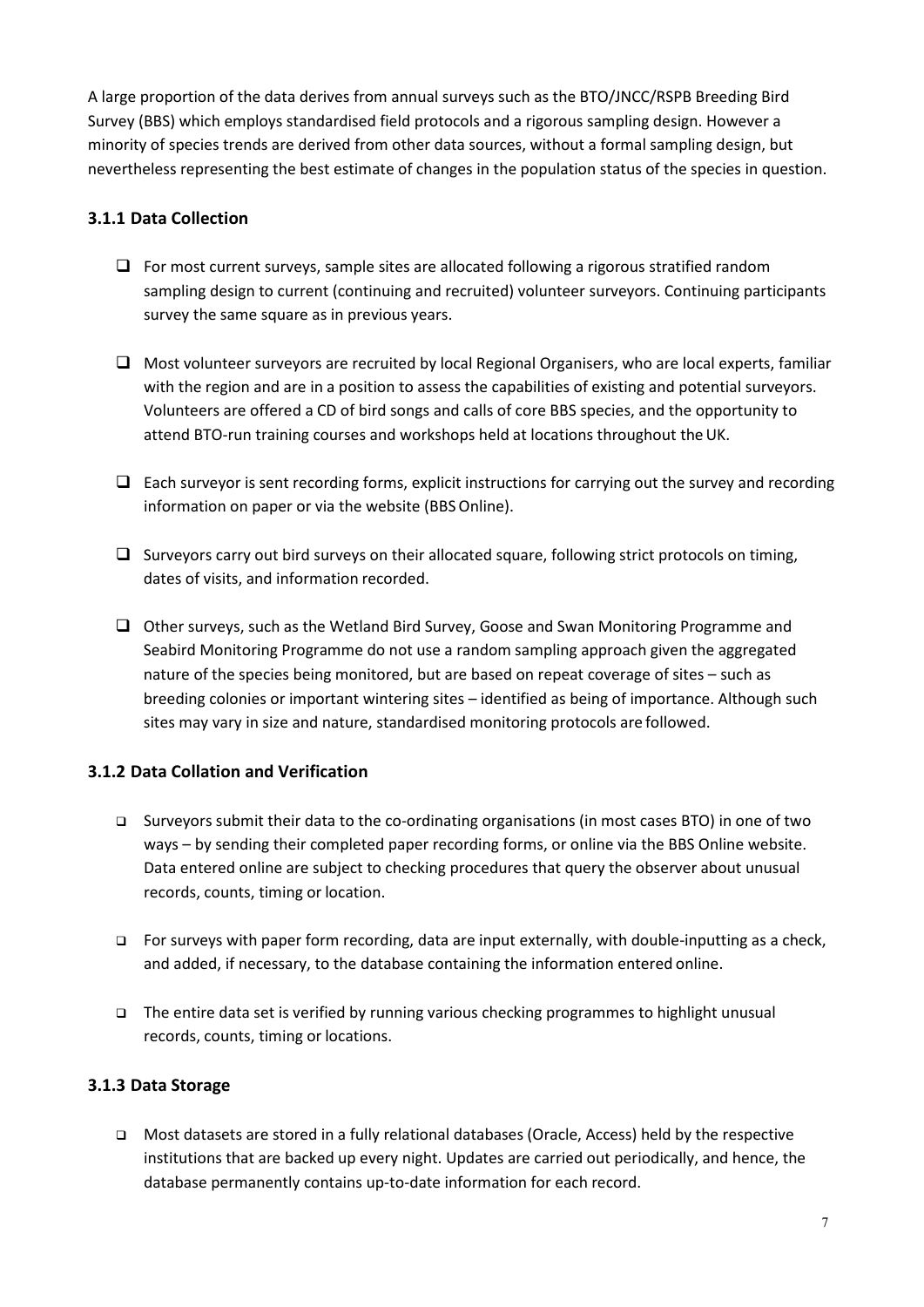### **3.1.4 Trend Analyses**

- $\Box$  Analytical programmes to produce the species trends are run annually with the most up-to-date datasets available at the time
- $\Box$  The majority of trends are analysed using Generalised Linear Models (GLMs) with full site and year effects and a log-link function. Poisson error terms are used to deal with the distribution of bird count data. Trends are then smoothed using a spline function. Note that because the models have to be re-run each year including the new data, and new annual estimates are fitted to these data, there are inevitable but very small differences in the annual indices estimated each year.

#### **3.1.5 Indicator Construction**

- The wild bird indicators are constructed each year from the species-specific smoothed trends from each of the constituent species, following agreed protocols. The same species are used in the indicator each year except where species are added or removed following procedures agreed by the Indicators Steering Group and with extensive consultation. A bootstrapping approach is used to estimate confidence intervals for the indicator.
- Following checks to ensure the programmes have all been successful, the composite indicators and the constituent species trends are provided in a spreadsheet that permits additional checks.

#### **3.2 Assessing change in the wild bird indicators – measuring progress**

There are a number of ways of assessing the level of confidence that can be attached to the observed changes in the wild bird indicators. Confidence intervals for the indicators are currently calculated by bootstrapping, a statistical method that estimates the uncertainty in a trend through repeated re-sampling and trend estimation. Confidence intervals for the estimated trends are calculated from percentiles (such as 2.5% and 97.5%) of the sample of estimated trend lines. The procedures currently used provide a measure, and level of confidence, of the indicator value in any particular year (e.g. 2014) relative to the start year of the time series. It is feasible to calculate the change, and confidence in that change, for any other time period (e.g. over five years from 2013 to 2018) but this requires all of the constituent population trends and their bootstraps to be recalculated using the start year (e.g. 2013) as a baseline. The time and resources required for this are an issue and it is not sensible to calculate changes over every possible period. However, long-term trends may occur gradually over a number of years, in which there may be no statistically significant change between any two consecutive years, but a considerable (and significant) change over a longer period. Note that such assessments are made using the smoothed trend which is a better measure of underlying change (see below). The smoothing process means that the index value for a given year will be influenced by data collected in subsequent years. As a result, the final year of an indicator time series. (without the influence of later years) should be regarded as less robust and may change considerably in subsequent annual updates. As a consequence, changes in smoothed indicators are always calculated to the year before last (yr-1), for example in the 2019 update, using data to 2018, the short-term trend was measured over the five years 2013-18. At present changes are tested over the entire sequence of the indicators (e.g. 1970-2018), ten years (e.g. 2008-18) and five years (e.g. 2013-18). The change over the most recent year (e.g. 2018-19) is reported without statistical testing using the unsmoothedindicator.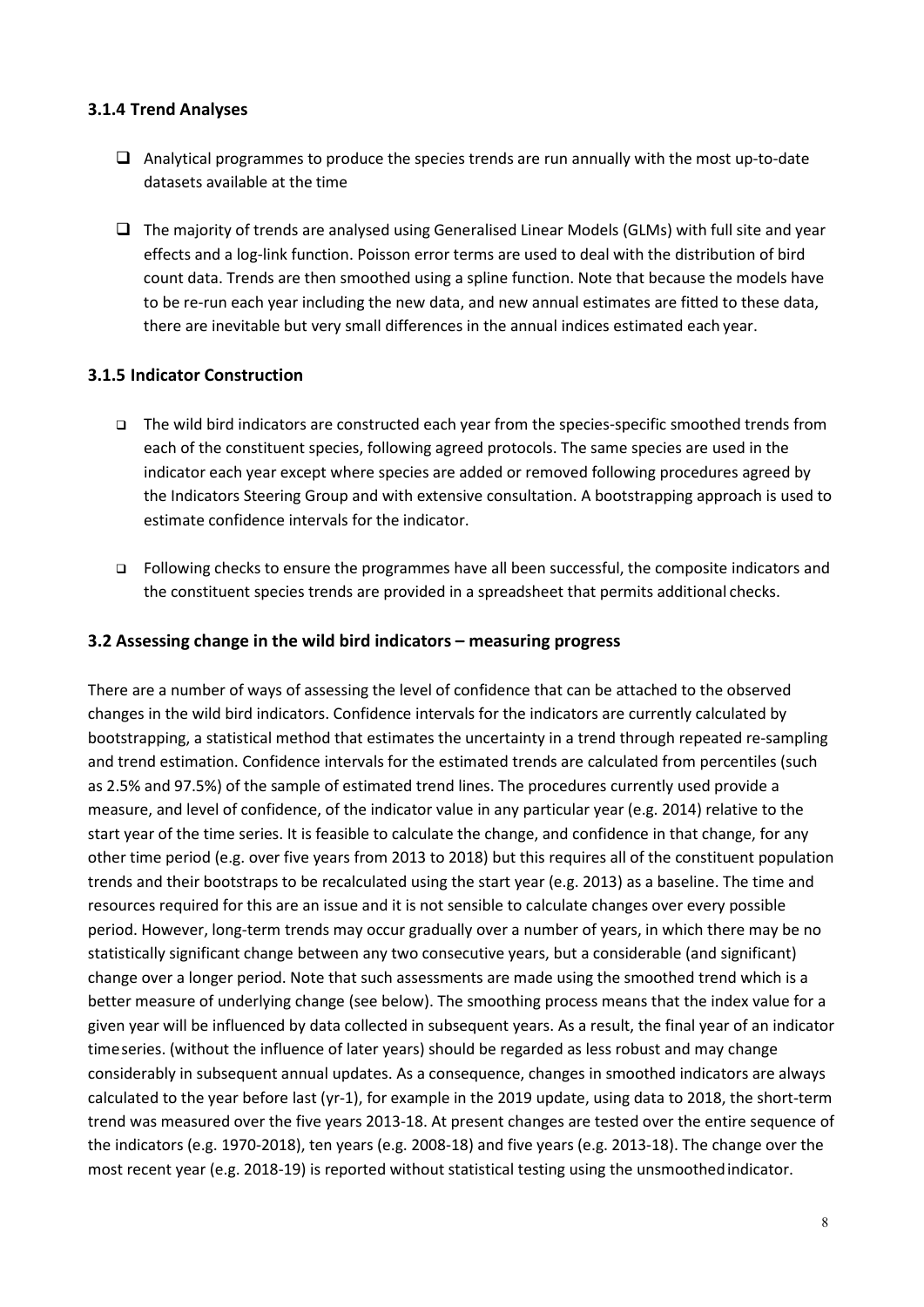At present, neither the data for seabirds or wintering waterbirds can be presented with confidence intervals and therefore formal tests of change cannot be applied. The data for seabirds cannot be presented as a smoothed trend as individual population trends are analysed using an imputation procedure that does not include smoothing. Data from surveys of wintering waterbirds are based largely on full counts at colonies or wetland and coastal sites of markedly varying size. Therefore, neither seabirds nor wintering waterbirds can be presented with confidence intervals.

The statistical power to detect change in population trends (whether single species or composite indicators) is affected by: (1) count variability in space and time; (2) the magnitude of the change; (3) the length of the time series; (4) the number of survey plots; and (5) sampling error associated with the survey design. Capacity to detect changes in the indicator is maximised by setting minimum sample size criteria for species inclusion, using as much data as possible from survey programmes with rigorous sampling designs, and by investigating change over as long a time period as possible. Nevertheless, changes of small magnitude over short time periods are unlikely to be statistically significant.

It should be noted that the smoothing procedure also influences the assessments of change over particular periods as well as the confidence in these estimates. Long-term, gradual change in the population of birds can be obscured by year-on-year variability. Typical causes of this are climatic variability (many resident bird populations decline after hard winters whereas various migrant species are adversely affected by remote factors such as Sahelian drought) and sampling error (particularly for low populations of birds or where the species is recorded in only a small number of survey sites). Smoothing overcomes some of this short-term 'noise', providing the best measure of the underlying trend from which most short-term fluctuations due to weather and sampling error have been removed. A number of smoothing methods (e.g. moving averages) are available, but for these indicators we have utilised the smoothing methods used for the BTO's annual reporting of bird population trends in the UK – namely a post-hoc smoothing spline equivalent to the application of Generalized Additive Modelling (GAM). GAMs are a non-parametric technique in which the population trend can be set for any degree of smoothing by altering the degrees of freedom (d.f.) used in the calculation of the model. If the d.f.'s are set to one, a model in which abundance follows a linear function of time is produced (i.e. a straight line), whilst if the d.f.'s are set to equal the number of years in the time series, a model is created in which the estimates for consecutive years are simply joined (equivalent to no smoothing). Using similar data (CBS and BBS) Fewster *et al*. (2000) found that the optimum level of smoothing for such purposes was attained by setting the d.f.'s to equal one third of the number of years in the series, and hence we have used this procedure for these indicators. This is the standard level of smoothing used in all of the specific long-term trends in abundance reported annually in the UK (Baillie *et al*. 2014).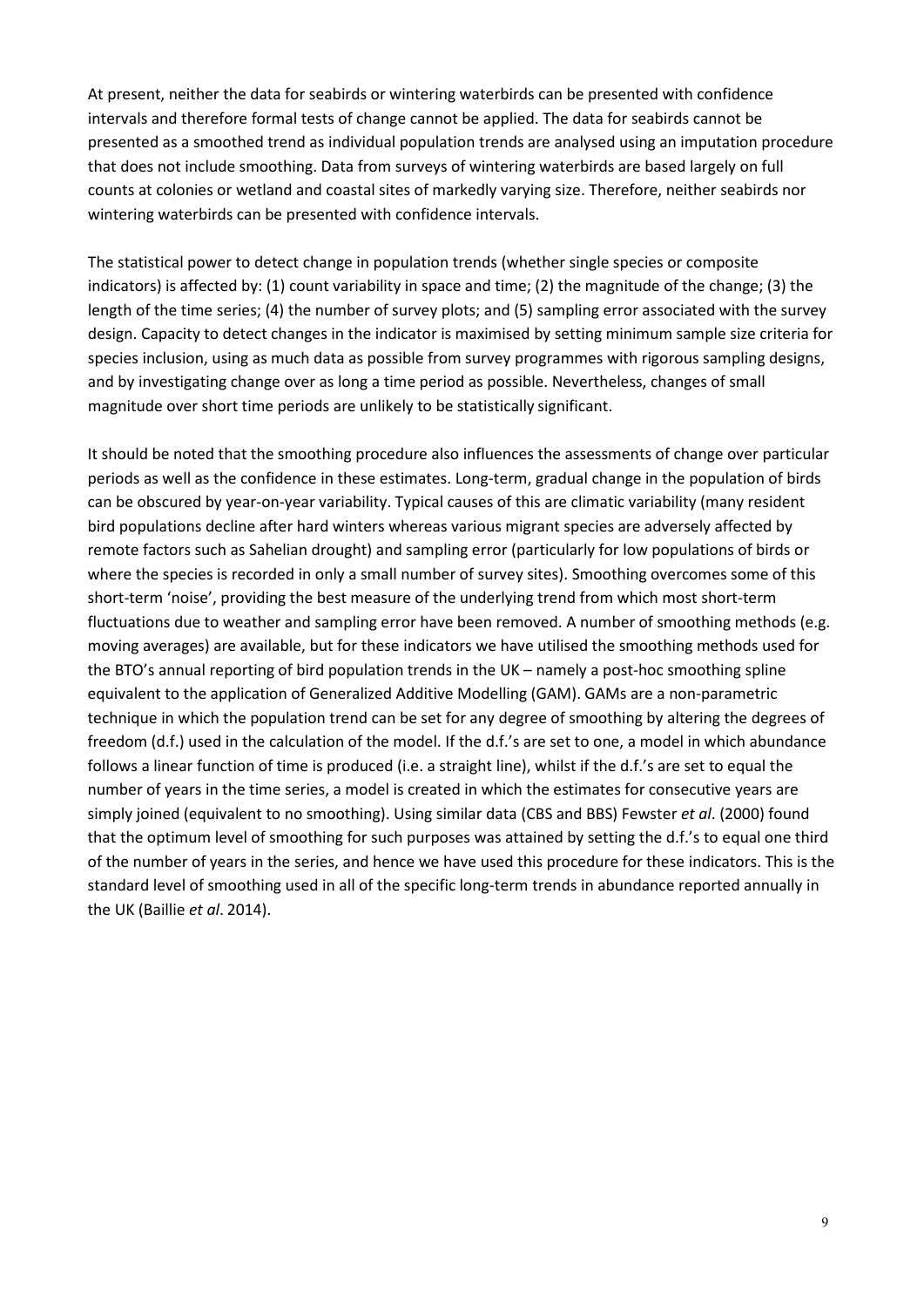### **4. The indicators**

### **4.1 The farmland bird indicator**

The 19 species contributing to the farmland bird indicator are listed in table 2. Species composition is the same for the UK and England indicators. One further species, Barn Owl, has been identified as a farmland bird suitable for inclusion in the indicator but has not been included to date due to the lack of a suitable population index. Investigation of a number of potential data sources for a Barn Owl index, such as the Barn Owl Monitoring Programme as well as the BBS, concluded that this was not possible currently (Thaxter *et al*. 2008).

The farmland bird indicator can be disaggregated into two 'sub-indicators', for specialist species (12) considered to be largely or wholly dependant on farmland habitats, and generalist species (7) that utilise a wider range of habitats. The split of farmland species to specialists and generalists follows that published in the appendix of Siriwardena *et al*. (1998), which is based on the expert opinion of the authors, albeit in the context of their analyses.

Trends for 18 of the 19 species within the farmland bird indicator are derived from CBC and BBS data to produce annual indices running from 1970 onwards, indexed to 1970. For all but Stock Dove the trends are produced by the joint-modelling approach described above; the disparity between CBC and BBS trends for stock dove in the 1994-2000 overlap period means that trends from the two survey sources could not be modelled jointly, so are anchored to each other in 1994, such that from 1995 onwards the index is derived solely from BBS data. The population index for rook is derived from a combination of BBS data and national rook censuses in 1975 and 1996; the index for rook is introduced into the farmland indicator in 1975.

| <b>Specialist Farmland Species</b> |              | <b>Generalist Farmland Species</b> |                |
|------------------------------------|--------------|------------------------------------|----------------|
| grey partridge                     | skylark      | jackdaw                            | kestrel        |
| lapwing                            | whitethroat  | rook                               | yellow wagtail |
| goldfinch                          | linnet       | woodpigeon                         | greenfinch     |
| stock dove                         | yellowhammer | reed bunting                       |                |
| corn bunting                       | starling     | corn bunting <sup>s</sup>          |                |
| turtle dove                        | tree sparrow |                                    |                |

#### **Table 2: species in the farmland bird indicator**

### **4.2 The woodland bird indicator**

The 37 species contributing to the woodland bird indicators are listed in table 3. Of these, three (common crossbill, pied flycatcher and capercaillie) are not included in the England indicator, the former two as the English BBS sample is insufficient to produce a robust trend, capercaillie as within the UK it occurs only within Scotland. Trends from 1970 onwards are produced from joint-modelling of CBC-BBS data, with the exception of five species. Five species (nightingale, wood warbler, pied flycatcher, common crossbill and siskin) which were not monitored in a sufficient number of CBC plots to allow a trend to be produced for the period from 1970 to 1994, but BBS trends are available for these species. These species are introduced to the indicator from 1994 onwards, entering the indicator the average index value for that year (if the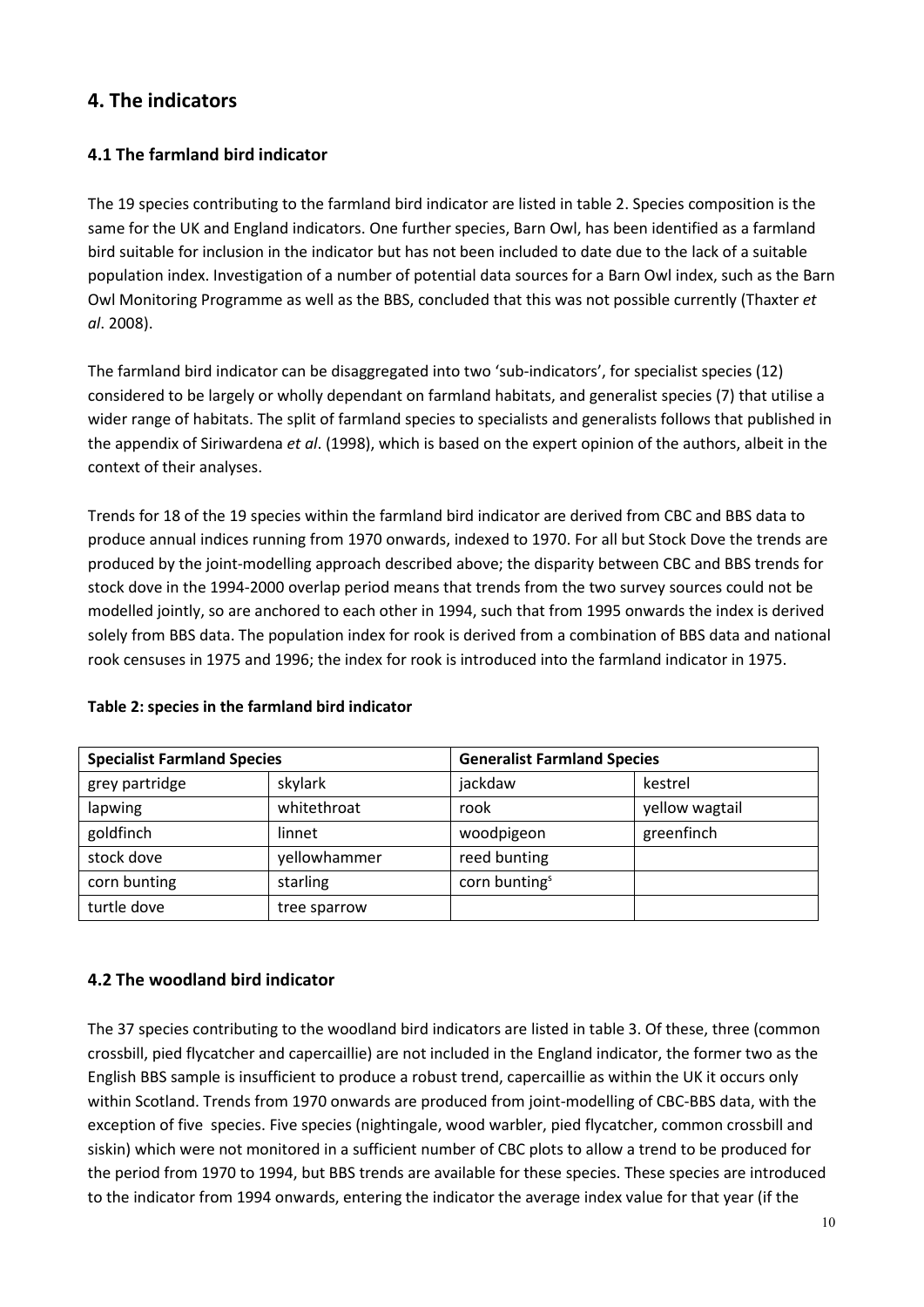baseline is set to an earlier year) (see Noble *et al*. 2004 for more details). Capercaillie is included using a trend generated from national surveys, conducted at six yearly intervals (e.g. Eaton *et al.* 2008; Ewing *et al.*  2012). Hawfinch used to be included in the woodland bird indicator but is now excluded because the bespoke trend based on county bird reports cannot be reliably updated.

As with the farmland bird indicator, the woodland indicator can be disaggregated into specialist (25 species in the UK, 22 in England) and generalist (12 species) sub-indicators. Definitions of specialist and generalist were based upon expert opinion, drawing on multiple sources including Fuller (1994).

| <b>Specialist Woodland Species</b> |                    | <b>Generalist Woodland Species</b> |                    |
|------------------------------------|--------------------|------------------------------------|--------------------|
| capercaillie                       | siskin             | long-tailed tit                    | tawny owl          |
| sparrowhawk                        | nuthatch           | blue tit                           | wren               |
| treecreeper                        | garden warbler     | great tit                          | chaffinch          |
| green woodpecker <sup>s</sup>      | blackcap           | blackbird                          | dunnock            |
| great spotted woodpecker           | wood warbler       | song thrush                        | lesser whitethroat |
| lesser spotted woodpecker          | chiffchaff         | bullfinch                          | robin              |
| tree pipit                         | willow warbler     |                                    |                    |
| jay                                | goldcrest          |                                    |                    |
| common crossbill                   | spotted flycatcher |                                    |                    |
| lesser redpoll                     | pied flycatcher    |                                    |                    |
| nightingale                        | blue tit           |                                    |                    |
| redstart                           | marsh tit          |                                    |                    |
| willow tit                         |                    |                                    |                    |

### **Table 3: species in the woodland bird indicator**

### **4.3 The water and wetland bird indicator**

A water and wetland bird indicator was developed in 2007-08. Expert knowledge was used to assign a range of wetland bird species to one or more of a target set of freshwater waterway and wetland habitats for which, ideally, indicators might be developed. These comprised seven habitat types (fast-moving waterways, slow-moving waterways, standing waters, reedbeds, wet meadows, wet woodland and wet moorland). From population trends for each species (see table 4), composite indicators were developed for four habitats: fast-flowing waters; slow-moving and standing waters combined; reedbeds; and wet meadows (comprising wet grassland and marshes). In addition, an all-species composite 'freshwater birds' index was derived for all 22 species in the four habitat-specific indicators, in addition to the four additional 'generalist' species. There were insufficient data to support indicators for wet woodland or wet moorland.

| <b>Fast-moving</b><br>waterway species | Slow and standing<br>waterway species | <b>Reedbed species</b> | Wet meadow<br>species | Other water and<br>wetland species |
|----------------------------------------|---------------------------------------|------------------------|-----------------------|------------------------------------|
| goosander                              | moorhen                               | reed warbler           | mute swan             | grey heron                         |
| common sandpiper                       | coot                                  | sedge warbler          | teal                  | kingfisher                         |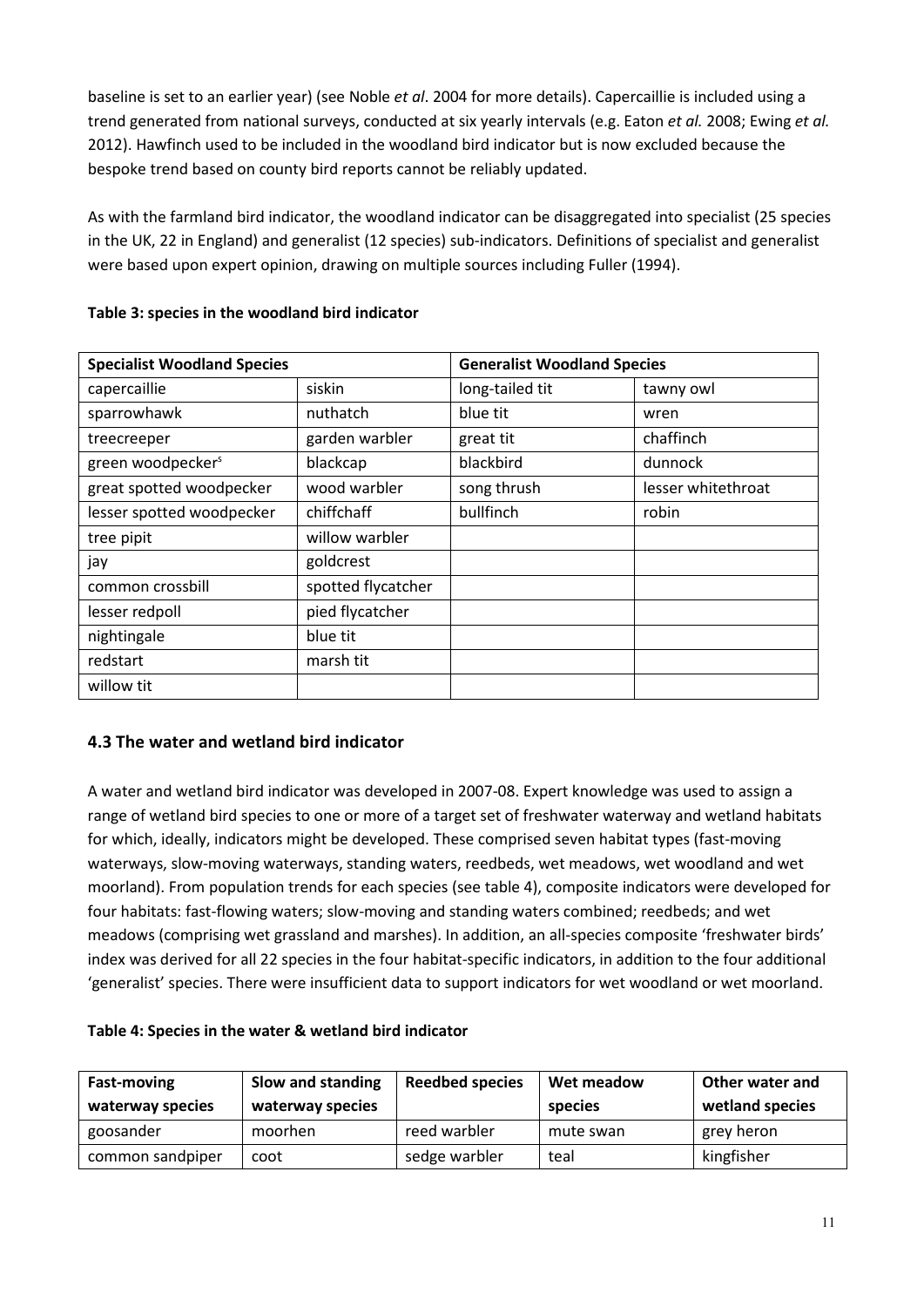| grey wagtail | little grebe        | Cetti's warbler | curlew         | sand martin   |
|--------------|---------------------|-----------------|----------------|---------------|
| dipper       | great crested grebe | reed bunting    | lapwing        | oystercatcher |
|              | mallard             |                 | redshank       |               |
|              | tufted duck         |                 | snipe          |               |
|              |                     |                 | yellow wagtail |               |
|              |                     |                 | little egret   |               |

Unlike the farmland and woodland indicators, which use species trends derived from all habitats, the restricted nature of wetland habitats, and the specialised nature of the birds that use them, means that a different approach was used for the water and wetland indicator. For some species (see table), data from two annual surveys of breeding birds of linear waterways (the Waterways Bird Survey, WBS, 1974 onwards, and the Waterways Breeding Bird Survey, WBBS, 1998 onwards) have been combined with data from the two more widespread schemes, CBC and BBS, to generate indices that represent population changes within water and wetland habitats more appropriately. In other cases, data from the WBS and WBBS alone, or other species-specific data sources have been used. In the selection of the most appropriate trend to use for each species, specific habitat preferences, coverage of the species by the respective surveys, and the sample sizes achieved by the different combinations of data sources included, were all taken into account. For more details, in particular on the habitat-specific sub-indicators, see Noble, Everard & Joys (2008).

As the first waterway-specific survey (WBS) did not start until 1974, the water & wetlands indicator differs from those for farmland and woodland by starting in 1975. However, trends for nine species are incorporated into the indicator in a later year (due to the later period of coverage of the data source, or the time at which the size of the breeding population in the UK reached the agreed threshold level for inclusion, as for little egret). Following standard protocols, new species enter the indicator in the year that the trend for that species starts, the starting index value adjusted to the mean index of all other species for that year to avoid their entry into the indicator having an impact of the value in their year of entry. The data sources and year of entry for all species added to the water and wetland indicator after the standard start year of 1975 are listed below.

| <b>Species</b>  | <b>Habitat category</b> | Data sources for  | <b>Enters the water</b> |
|-----------------|-------------------------|-------------------|-------------------------|
|                 |                         | species trend     | and wetland             |
|                 |                         |                   | indicator               |
| sand martin     | Generalist              | WBS/WBBS          | 1977                    |
| curlew          | Wet meadows             | CBC/WBS/BBS/WBBS  | 1979                    |
| lapwing         | Wet meadows             | WBS/WBBS          | 1979                    |
| reed warbler    | Reedbed                 | CBC/WBS/BBS/WBBS  | 1980                    |
| goosander       | Fast-flowing water      | WBS/WBBS          | 1980                    |
| Cetti's warbler | Reedbed                 | <b>CES</b>        | 1986                    |
| teal            | Wet meadows             | BBS/WBBS          | 1994                    |
| great crested   | Slow / standing waters  | BBS/WBBS          | 1994                    |
| grebe           |                         |                   |                         |
| little egret    | Wet meadows             | Special           | 2004                    |
|                 |                         | surveys/Heronries | 2006 in England         |

#### **Table 5: year of entry for species introduced water & wetland indicator after 1974**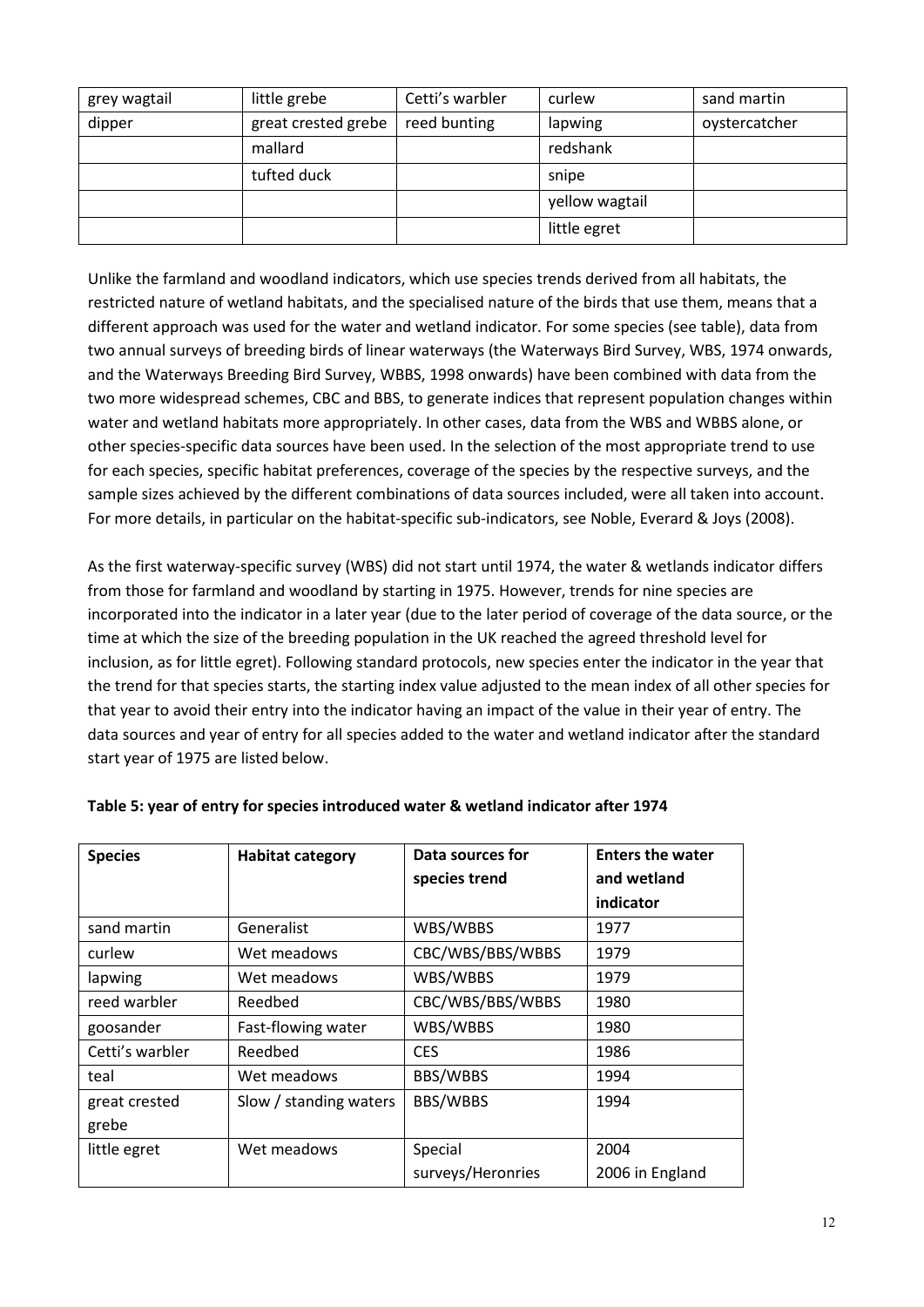### **4.4 The seabird indicator**

Seabird species trends have been part of the all species wild bird indicators since their inception in 1999, and shown separately as an indicator of trends in seabirds for many years. The seabird indicator was initially more comprehensive in species composition due to the inclusion of change measures based on comparisons between the results of the last national seabird census in 2000 and the earlier censuses in 1970 and 1985. Due to the increasingly long period since the last national seabird census, it was decided in 2014 that it was no longer appropriate to extrapolate change measures from 2000 and hence only species with more up to date information could be included. Since 1985, the majority of coastal breeding seabirds have been monitored under the Seabird Monitoring Programme (SMP), in which counts of whole colonies or sample plots within colonies are counted annually or as frequently as possible. These counts are analysed by JNCC on behalf of the broader SMP partnership to calculate population trends for as many species as deemed based on sufficiently robust and representative data. Annual updates are reported on the SMP website. From 2014, the UK and England seabird indicators are produced from the population trends of 13 and 11 seabird species, respectively, as shown in the following table. The UK and England indicators were harmonised in 2014 to cover solely the period for which data are available from the SMP, i.e. from 1985 to the present. For species such as the terns, the data used are from bespoke surveys carried out at reserves and other locations holding all or the bulk of the UK populations. A further refinement to both the UK and England seabird indicators is that for species with substantial inland breeding populations (herring gull, cormorant and common tern), the data used for the seabird and all-species indicators are from coastal colonies only.

In 2014, the UK seabird indicator was further modified by excluding species for which the SMP was not considered to deliver sufficiently representative trends and species for which a large proportion of the population breeds inland rather than on the coast (e.g. black-headed gull, common gull). In 2014, the England seabird indicator was also modified slightly to harmonise it with the UK version of the indicator by applying the same rules for species inclusion and by setting the start year to the same baseline, in 1985. Differences between the UK and England seabird indicators remain however, due to differences in areas occupied by particular seabirds (e.g. Arctic skuas breed only in Scotland (hence UK) but not in England) and in regional data availability.

Until 2014, the England seabird indicator included a breakdown by foraging behaviour. Separate subindicators were produced for surface feeders (the aggregated population trends of Black-legged Kittiwake and the four tern species) as well as sub-surface piscivores (the aggregated trends for Common Guillemot, Shag and Cormorant). The following describes the UK and England seabird indicators as currently reported.

The breeding seabird index has now been updated with data up to and including 2019. This follows a brief hiatus in updates since 2016 when the Seabird Monitoring Programme Steering Group made the decision to put the analysis and publication of the annual SMP report on hold enabling staff time to be dedicated to the breeding seabird census, Seabirds Count.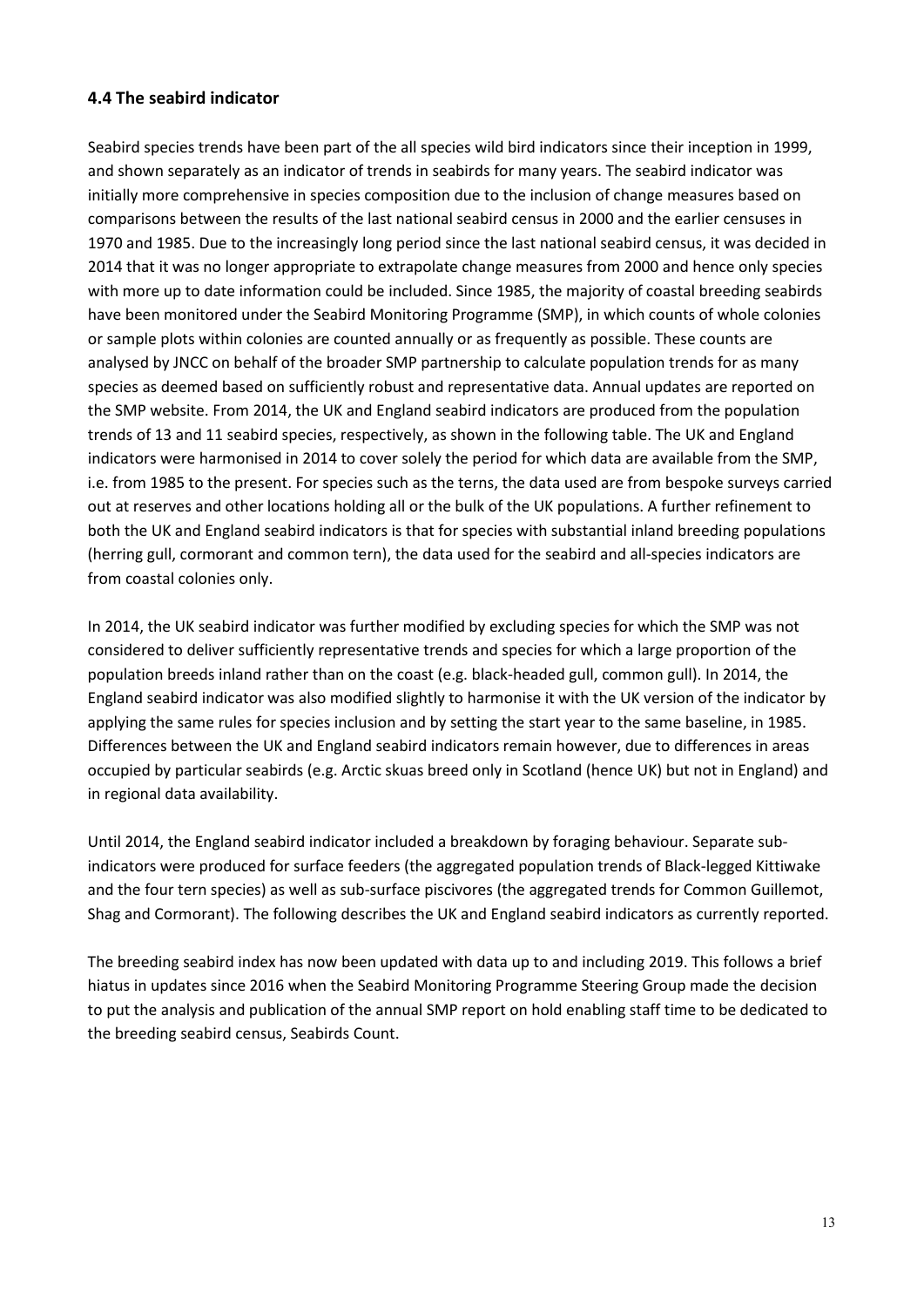|  |  | Table 6: Species in the UK and England seabird indicators |  |
|--|--|-----------------------------------------------------------|--|
|--|--|-----------------------------------------------------------|--|

| <b>Surface-feeding Species</b> | <b>Subsurface Piscivores</b> | <b>Other Seabird Species</b> |
|--------------------------------|------------------------------|------------------------------|
| black-legged kittiwake         | great cormorant              | Arctic skua (UK only)        |
| Arctic tern                    | European shag                | herring gull                 |
| common tern                    | common guillemot             | great black-backed gull (UK  |
|                                |                              | only)                        |
| sandwich tern                  |                              | razorbill (UK only)          |
| little tern                    |                              | Northern fulmar              |
|                                |                              | Northern gannet (England     |
|                                |                              | only)                        |

### **4.5 The all-species indicator**

In addition to the four habitat-specific breeding bird indicators described above, an indicator based on population trends in all breeding species (in the UK and in England) is also presented in the birds indicators statistical release, but not in the UK biodiversity indicators. As for the other indicators, each species is represented by a single data source and its composition is restricted to species for which sufficient data are available and with at least 300 breeding or 500 breeding pairs in England or the UK, respectively. All of the species included in the farmland, woodland, wetland and seabird indicators are included here, as well as species associated with urban habitats (e.g. collared dove, house martin), with uplands (e.g. hen harrier, red grouse), with heathlands (e.g. Dartford warbler, hobby) and species that occupy a range of habitats (e.g. peregrine, black-headed gull).

| avocet                 | bearded tit        | black-headed gull | buzzard   |
|------------------------|--------------------|-------------------|-----------|
| carrion crow           | cirl bunting       | collared dove     | corncrake |
| cuckoo                 | Dartford warbler   | firecrest         | gadwall   |
| golden plover          | greylag goose      | hen harrier       | hobby     |
| hooded crow            | house martin       | house sparrow     | magpie    |
| meadow pipit           | Mediterranean gull | mistle thrush     | peregrine |
| pied wagtail           | pochard            | quail             | raven     |
| red-breasted merganser | red grouse         | red kite          | shelduck  |
| shoveler               | stonechat          | swallow           | swift     |
| whinchat               | woodlark           |                   |           |

### **4.6 The wintering waterbird indicator**

The wintering waterbird indicator has been an integral part of the suite of wild bird indicators for both England and the UK since their inception in 1999 but differs conceptually in being a measure of trends in the abundance of wintering waterbirds rather than breeding birds, and for this reason it is reported in a separate graph. There are important implications in the interpretation of changes in the indicator as these may reflect changes in migration and wintering behaviour instead of (or as well as) changes in the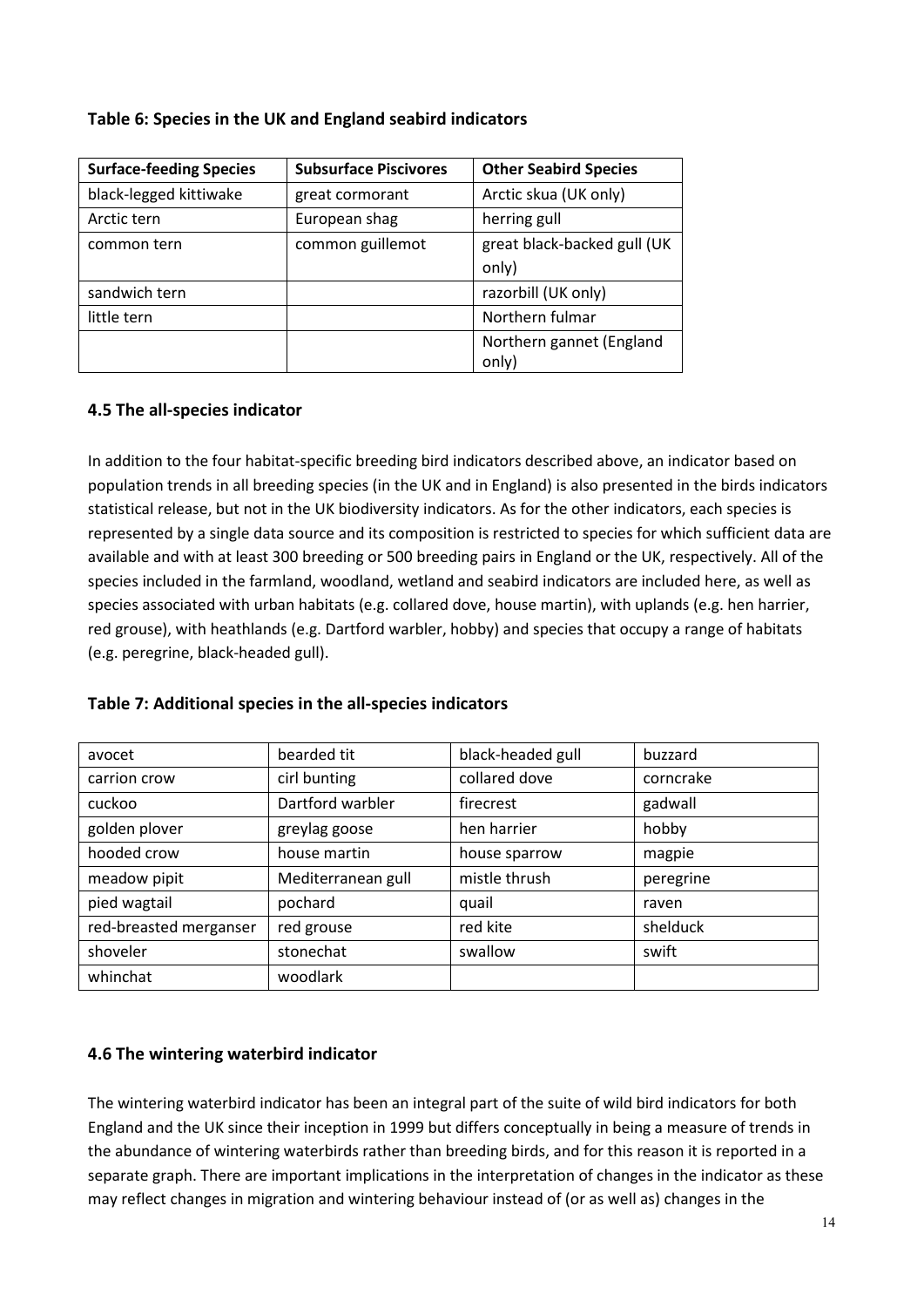abundance of the source breeding populations. Wintering waterbirds (comprising waders, ducks, geese, swans and other waterbirds such as cormorants and coot) originate from breeding populations within and outside the UK, depending on the species.

Trends for waders and most wildfowl are derived from the BTO/JNCC/RSPB Wetland Bird Survey (WeBS) whereas trends for a suite of wintering geese species (e.g. pink-footed, Greenland white-fronted and Svalbard barnacle geese) are derived from the WWT/JNCC Goose and Swan Monitoring Programme. Schemes to monitor wildfowl date back to 1947 and continued throughout the 1970s and 1980s as National Wildfowl Counts. Wader monitoring (initially the Birds of Estuaries Enquiry (BoEE)) started later. Both schemes were combined in 1993 into the newly created WeBS scheme which continues today. These counts are made at all wetland habitats, including freshwater lakes, ponds, reservoirs, gravel pits, rivers, canals and marshes as well as open coasts and estuaries. The latter habitat provides the majority of data for all the species that tend to congregate in key estuaries over the winter. Counts are made once a month ideally on predetermined priority dates. This allows counts across the whole country to be synchronised and minimises gaps and double-counting.

WeBS core counts provide the information used in assessing population trends. Annual summaries of the monthly counts are analysed each year using the Underhill Index method (Underhill and Prys-Jones 1994) specifically developed for waterbird populations, to produce a time series of index values for each species or subpopulation. In summary, this method includes a calculation to estimate counts for missing sitemonth combinations, based on counts in other months and all sites: hence making counts comparable across years.

Data for wildfowl are available for the period 1966/67 to present. Data for waders are available only from 1974/75 onwards because a high proportion of counts before this winter were imputed. For species added later to the scheme (i.e. great crested grebe and coot in 1982/83, little grebe in 1985/86, cormorant in 1986/87, data from the first two years following their inclusion were omitted from indices as initial take-up by counters was incomplete.

The UK wintering waterbird indicator is composed of population trends for 46 species, races or populations treated as separate components, and 41 of these are incorporated in the England indicator. The additional five are geese populations of which England holds no significant wintering population. These are presented from the start year of 1970/71 to match the breeding bird indicator but the information for waders and other waterbirds starts later as described above. Presentation of trends below the level of species reflects the fact that many waterbirds (particularly geese) are monitored nationally at a population or flyway level because of differences in the timing of migration and location of wintering areas of the different breeding populations (e.g. Greenland versus European white-fronted geese). As well as the overall wintering waterbird indicator encompassing trends from all 46 species or populations, the indicator is also disaggregated into (i) waders and (ii) ducks, geese and swans.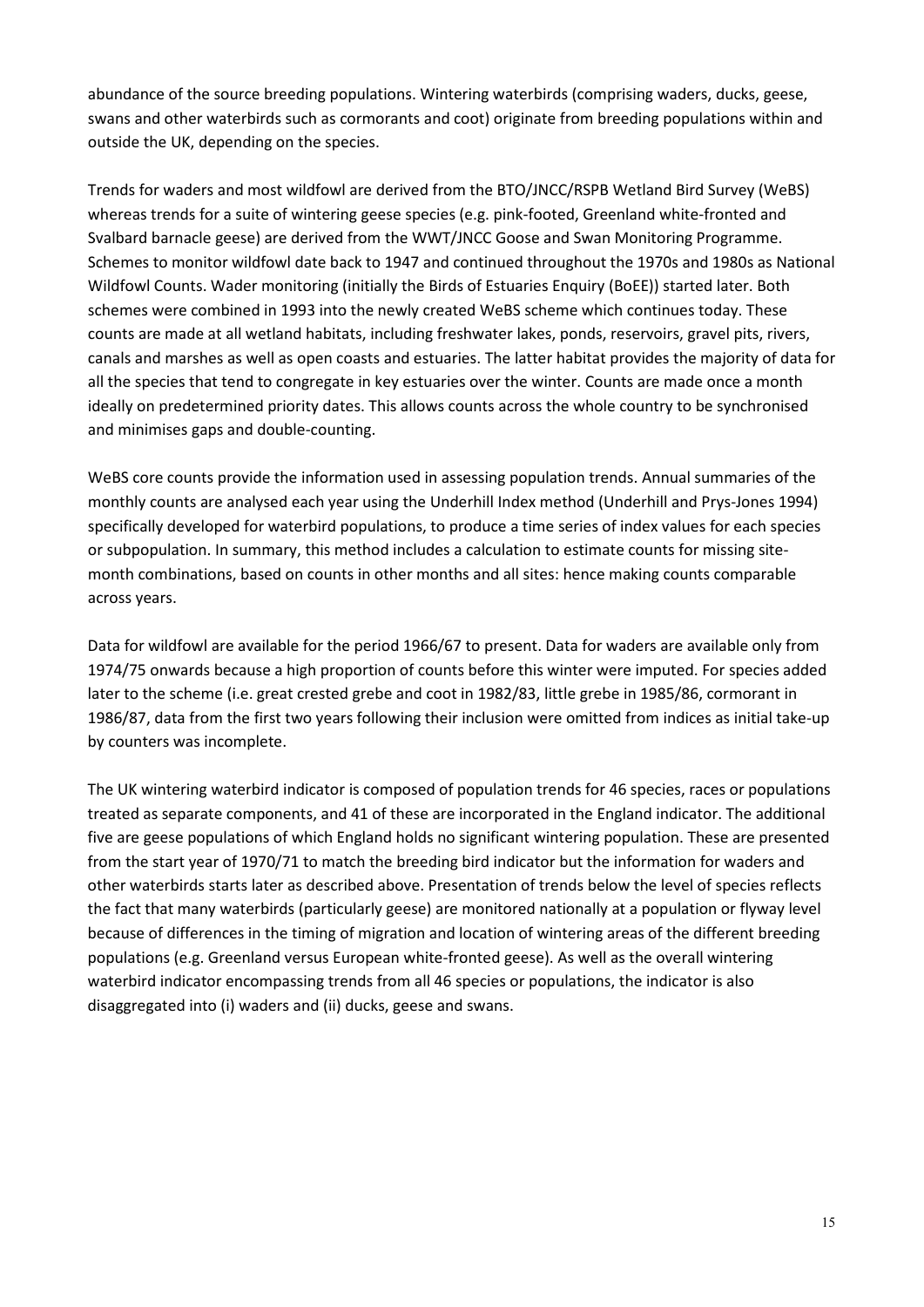### **Table 8: Species in the wintering waterbird indicator**

| Wildfowl (27) |  |
|---------------|--|
|---------------|--|

|                               | Icelandic greylag goose (UK  |                                    |
|-------------------------------|------------------------------|------------------------------------|
| Bewick's swan                 | only)                        | shelduck                           |
| British/Irish greylag goose   | mallard                      | shoveler                           |
|                               | Nearctic barnacle goose (UK  |                                    |
| dark-bellied brent goose      | only)                        | Svalbard barnacle goose (UK only)  |
|                               | Nearctic light-bellied brent |                                    |
| eider                         | goose (UK only)              | Svalbard light-bellied brent goose |
| European white-fronted goose  | pink-footed goose            | teal                               |
| gadwall                       | pintail                      | tufted duck                        |
| goldeneye                     | pochard                      | whooper swan                       |
| goosander                     | red-breasted merganser       | wigeon                             |
| Greenland white-fronted goose |                              |                                    |
| (UK only)                     | scaup                        | shelduck                           |

### Waders (15)

| avocet              | golden plover | purple sandpiper |
|---------------------|---------------|------------------|
| bar-tailed godwit   | grey plover   | redshank         |
| black-tailed godwit | knot          | ringed plover    |
| curlew              | lapwing       | sanderling       |
| dunlin              | oystercatcher | turnstone        |

### Other Waterbirds (4)

| coot      | great crested grebe | little grebe |
|-----------|---------------------|--------------|
| cormorant |                     |              |